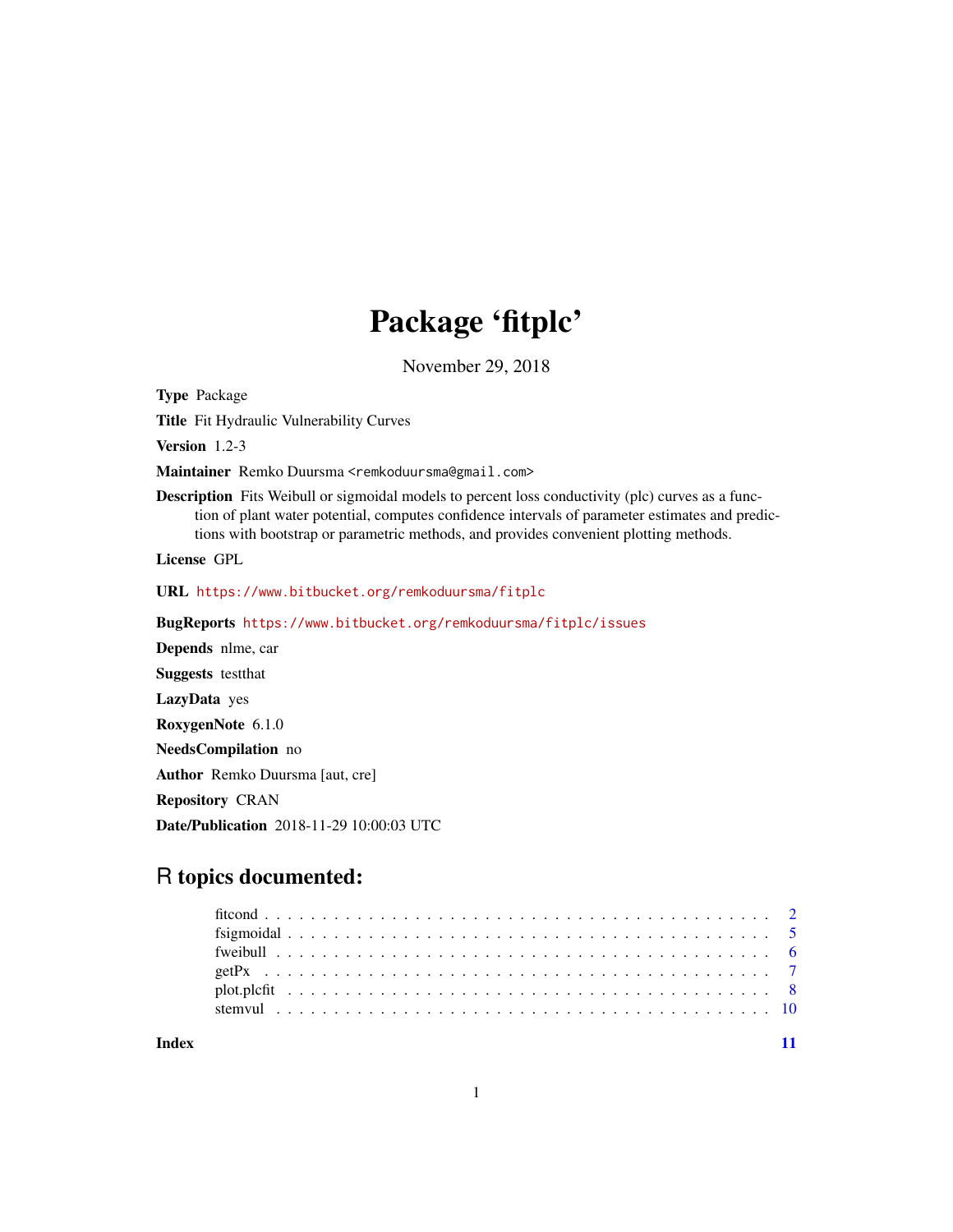<span id="page-1-2"></span><span id="page-1-0"></span>

#### <span id="page-1-1"></span>Description

Fit a curve to measurements of stem or leaf conductivity at various water potentials. If measurements are organized as 'percent loss conductivity' (PLC), use the fitplc function. If they are organized as the actual conductance or conductivity (as is common for leaf hydraulic conductance data, for example), use the fitcond function. You can choose to either fit the Weibull function (the default), or the sigmoidal-exponential model. See Details and Examples for more information on how to use these functions.

It is also possible to fit multiple curves at once, for example one for each species or site, with the fitplcs and fitconds functions. This is useful when you have data for multiple curves organized in one file.

Random effects may be incorporated via the random argument (see Examples), in which case nlme will be used (in case of the Weibull), or lme (in case of the sigmoidal model).

See plot. plcfit for documentation on plotting methods for the fitted objects, and the examples below.

#### Usage

```
fitcond(dfr, varnames = c(K = "K", WP = "MPa"), Kmax = NULL,WP_Kmax = NULL, rescale_Px = FALSE, ...)
fitplc(dfr, varnames = c(PLC = "PLC", WP = "MPa"), weights = NULL,random = NULL, model = c("Weibull", "sigmoidall", "loess"), x = 50,coverage = 0.95, bootci = TRUE, nboot = 999, quiet = TRUE,
  startvalues = NULL, shift_zero_min = FALSE, loess_span = 0.7,
 msMaxIter = 1000, ...)fitplcs(dfr, group, ...)
```
fitconds(dfr, group, ...)

#### **Arguments**

| dfr      | A data frame that contains water potential and plc or conductivity/conductance<br>data.                                     |
|----------|-----------------------------------------------------------------------------------------------------------------------------|
| varnames | A vector specifying the names of the PLC and water potential data (see Exam-<br>ples).                                      |
| Kmax     | Maximum conduct(ance)(ivity), optional (and only when using fitcond). See<br>Examples.                                      |
| WP Kmax  | Water potential above which Kmax will be calculated from the data. Optional<br>(and only when using fitcond). See Examples. |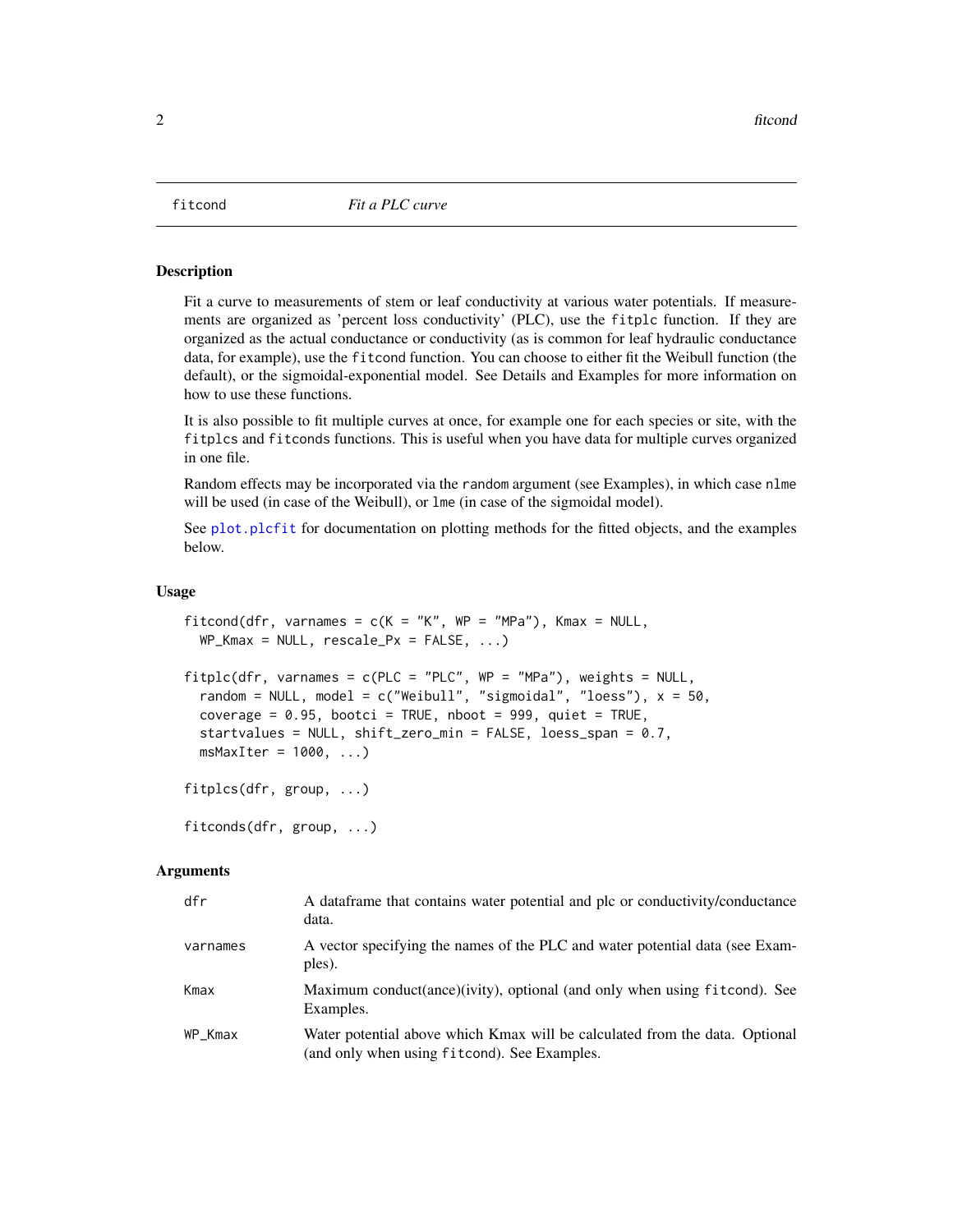#### <span id="page-2-0"></span>fitcond 3

| rescale_Px     | Logical (default FALSE). If TRUE, rescales calculation of Px relative to the<br>fitted value of conductance/PLC at the maximum (least negative) water potential<br>in the dataset. Use this argument only when you know exactly what that means.<br>Identical to rescale_Px argument in getPx. |
|----------------|------------------------------------------------------------------------------------------------------------------------------------------------------------------------------------------------------------------------------------------------------------------------------------------------|
|                | Further parameters passed to fitplc.                                                                                                                                                                                                                                                           |
| weights        | A variable used as weights that must be present in the dataframe (unquoted, see<br>examples).                                                                                                                                                                                                  |
| random         | Variable that specifies random effects (unquoted; must be present in dfr).                                                                                                                                                                                                                     |
| model          | Either 'Weibull' or 'sigmoidal'. See Details.                                                                                                                                                                                                                                                  |
| X              | If the P50 is to be returned, $x = 50$ . Set this value if other points of the PLC<br>curve should be estimated (although probably more robustly done via getPx).                                                                                                                              |
| coverage       | The coverage of the confidence interval for the parameters $(0.95$ is the default).                                                                                                                                                                                                            |
| bootci         | If TRUE, also computes the bootstrap confidence interval.                                                                                                                                                                                                                                      |
| nboot          | The number of bootstrap replicates used for calculating confidence intervals.                                                                                                                                                                                                                  |
| quiet          | Logical (default FALSE), if TRUE, don't print any messages.                                                                                                                                                                                                                                    |
| startvalues    | Obsolete - starting values for Weibull now estimated from sigmoidal model fit.                                                                                                                                                                                                                 |
| shift_zero_min | Logical (default FALSE). If TRUE, shifts the water potential data so that the<br>highest (least negative) value measured is set to zero. This has consequences for<br>estimation of Kmax, and is only used for fitcond.                                                                        |
| loess_span     | Only used when model="loess", the span parameter setting the desired degree<br>of smoothness (see loess).                                                                                                                                                                                      |
| msMaxIter      | Maximum iterations for nlminb. Only change when needed.                                                                                                                                                                                                                                        |
| group          | Character; variable in the dataframe that specifies groups. The curve will be fit<br>for every group level.                                                                                                                                                                                    |

#### Details

Models - The Weibull model is fit as reparameterized by Ogle et al. (2009), using non-linear regression ([nls](#page-0-0)) or a non-linear mixed-effects model if a random effect is present ([nlme](#page-0-0)). The sigmoidal-exponential model follows the specification by Pammenter and van Willigen (1998) : PLC is log-transformed so a linear fit can be obtained with [lm](#page-0-0) or [lme](#page-0-0) in the presence of a random effect. Parameters estimated are PX (water potential at which X (slope of PLC vs. water potential at P50, MPa per percent). For the sigmoidal model, SX is a parameter combination (and so is PX when x is not 50), so only bootstrap estimates of the confidence intervals are given.

Bootstrap - We recommend, where possible, to use the bootstrapped confidence intervals for inference (use at least ca 1000 resamples). For the Weibull model, this is only possible when a sufficiently large sample size is available for a single curve (otherwise too many nls fits will fail). For the sigmoidal model, however, bootstrap is always possible and will always be employed (it cannot be turned off).

Confidence intervals - Calculation of confidence intervals (CI) depends on the method chosen. For the Weibull model, the CI based on profiling ('Normal approximation') is always performed, and a non-parametric bootstrap when bootci=TRUE. Both are output in coef, and the bootstrap CI is used in plotting unless otherwise specified (see [plot.plcfit](#page-7-1)). When a random effect is specified (for the Weibull model), the CI is calculated with [intervals.lme](#page-0-0). For the sigmoidal model, PX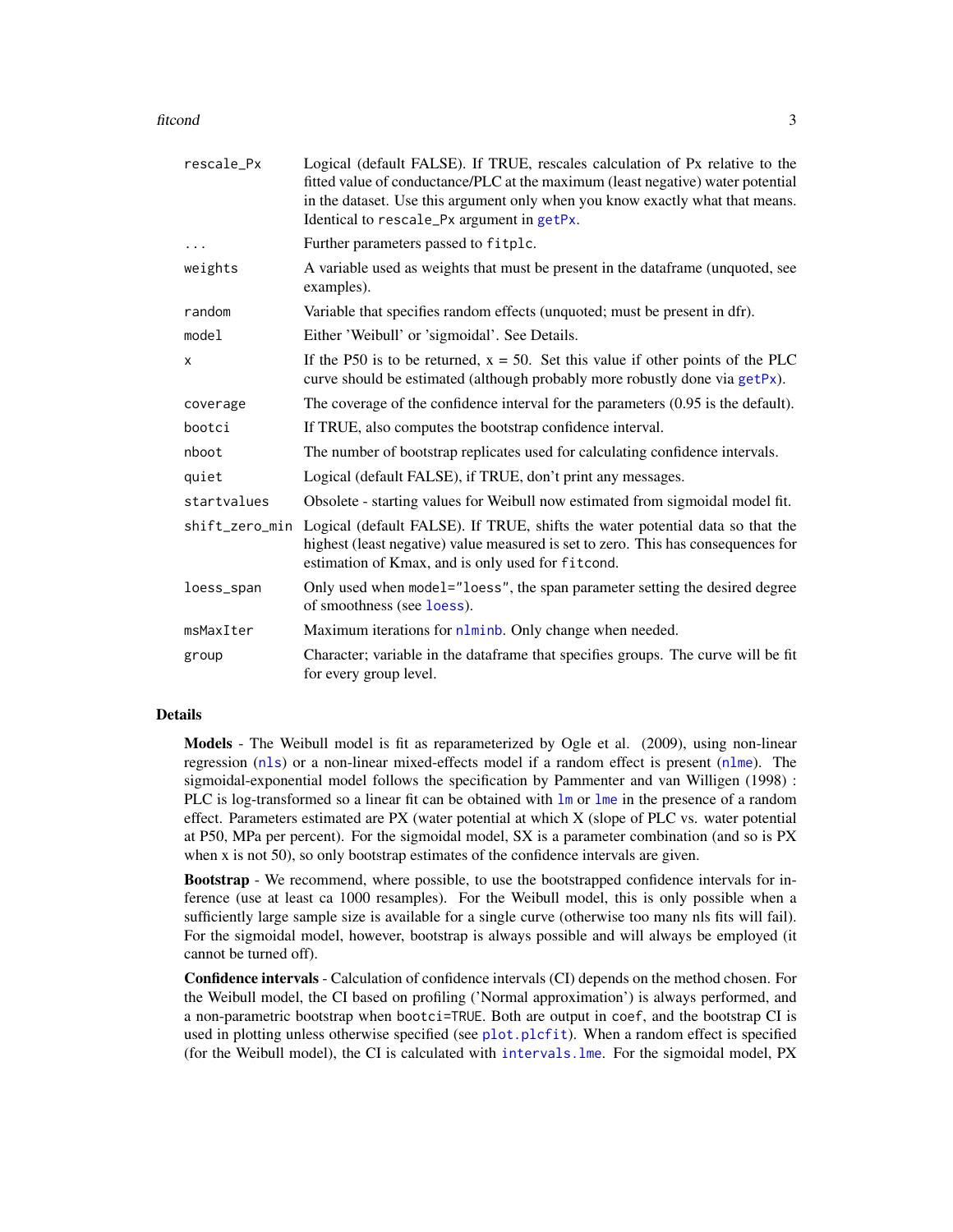<span id="page-3-0"></span>and SX are functions of parameters of a linearized fit, and we thus always use the bootstrap when no random effect is present (it cannot be switched off). When a random effect is included in the sigmoidal model, we use [deltaMethod](#page-0-0) from the car package.

Weights - If a variable with the name Weights is present in the dataframe, this variable will be used as the weights argument to perform weighted (non-linear) regression. See Examples on how to use this.

**Random effects** - If the random argument specifies a factor variable present in the dataframe, random effects will be estimated both for SX and PX. This affects coef as well as the confidence intervals for the fixed effects. For both the Weibull model and the sigmoidal model, only the random intercept terms are estimated (i.e. random=~1|group).

A plot method is available for the fitted object, see Examples below.

#### Examples

```
# We use the built-in example dataset 'stemvul' in the examples below. See ?stemvul.
# Most examples will fit the Weibull model (the default); try running some of the examples
# with 'model="sigmoidal"' and compare the results.
# 1. Fit one species (or fit all, see next example)
dfr1 <- subset(stemvul, Species =="dpap")
# Fit Weibull model. Store results in object 'pfit'
# 'varnames' specifies the names of the 'PLC' variable in the dataframe,
# and water potential (WP).
# In this example, we use only 50 bootstrap replicates but recommend you set this
# to 1000 or so.
pfit <- fitplc(dfr1, varnames=c(PLC="PLC", WP="MPa"), nboot=50)
# Look at fit
pfit
# Make a standard plot. The default plot is 'relative conductivity',
# (which is 1.0 where PLC = 0). For plotting options, see ?plot.plcfit
plot(pfit)
# Or plot the percent embolism
plot(pfit, what="embol")
# Get the coefficients of the fit.
coef(pfit)
# Repeat for the sigmoidal model
# Note that varnames specification above is the same as the default, so it
# can be omitted.
pfit2 <- fitplc(dfr1, model="sigmoid")
plot(pfit2)
coef(pfit2)
# 2. Fit all species in the dataset.
# Here we also set the starting values (which is sometimes needed).
```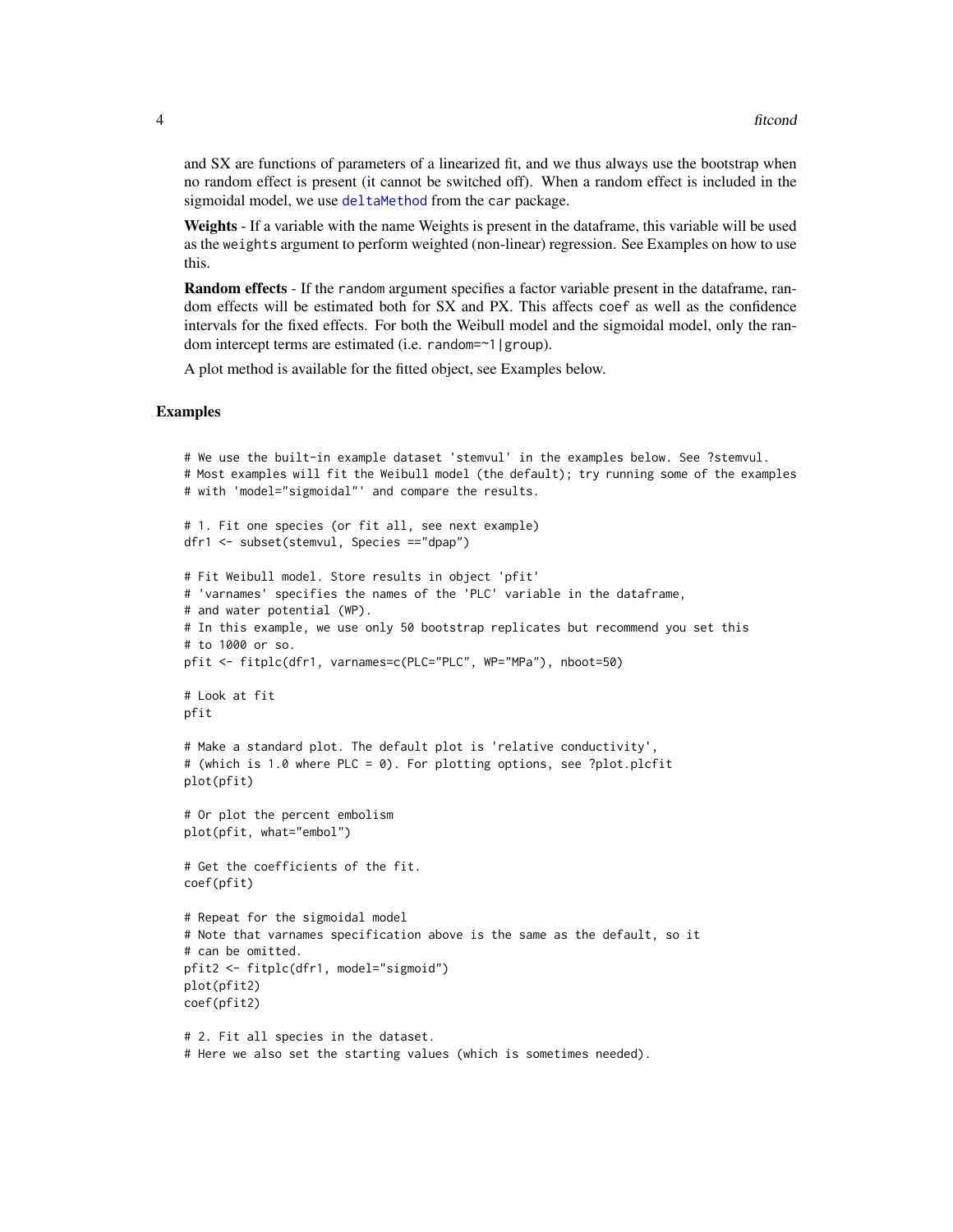#### <span id="page-4-0"></span>fsigmoidal 5

```
# In this example, we use only 50 bootstrap replicates but recommend you set this
# to 1000 or so.
allfit <- fitplcs(stemvul, "Species", varnames=c(PLC="PLC", WP="MPa"), nboot=50)
# 3. Plot the fits.
plot(allfit, onepanel=TRUE, plotci=FALSE, px_ci="none", pxlinecol="dimgrey")
# Coefficients show the estimates and 95% CI (given by 'lower' and 'upper')
# Based on the CI's, species differences can be decided.
coef(allfit)
# 3. Specify Weights. The default variable name is Weights, if present in the dataset
# it will be used for weighted non-linear regression
# In this example, we use only 50 bootstrap replicates but recommend you set this
# to 1000 or so.
dfr1$Weights <- abs(50-dfr1$PLC)^1.2
pfit <- fitplc(dfr1, varnames=c(PLC="PLC", WP="MPa"), weights=Weights, nboot=50)
coef(pfit)
# 4. Fit the Weibull curve directly to the raw conductance data.
# Use this option when you don't want to transform your data to PLC.
# You have two options: specify the 'maximum' conductance yourself (and provide Kmax),
# or set the threshold water potential (Kmax_WP), which is then used to calculate Kmax
# (from the average of the conductance values where WP > Kmax_WP).
# Option 1 : maximum conductivity (i.e. at full hydration) is known, and used as input.
kfit1 <- fitcond(dfr1, varnames=c(K="Cond", WP="MPa"), Kmax=7.2, nboot=50)
# Option 2 : calculate maximum cond. from data where water potential : -0.3 MPa.
# In this example, we use only 50 bootstrap replicates but recommend you set this
# to 1000 or so.
kfit2 <- fitcond(dfr1, varnames=c(K="Cond", WP="MPa"), WP_Kmax = -0.3, nboot=50)
# Use plot(kfit1) as for fitplc, as well as coef() etc.
# Fit multiple conductivity curves at once (bootstrap omitted for speed).
kfits3 <- fitconds(stemvul, "Species", varnames=list(K="Cond", WP="MPa"), WP_Kmax=-0.3, boot=FALSE)
plot(kfits3, onepanel=TRUE, ylim=c(0,12), px_ci="none")
# 5. Random effects.
# This example takes into account the fact that the individual data points for a species are not
# independent, but rather clustered by branch.
fitr <- fitplc(dfr1, random=Branch)
# Visualize the random effects.
plot(fitr, plotrandom=TRUE)
```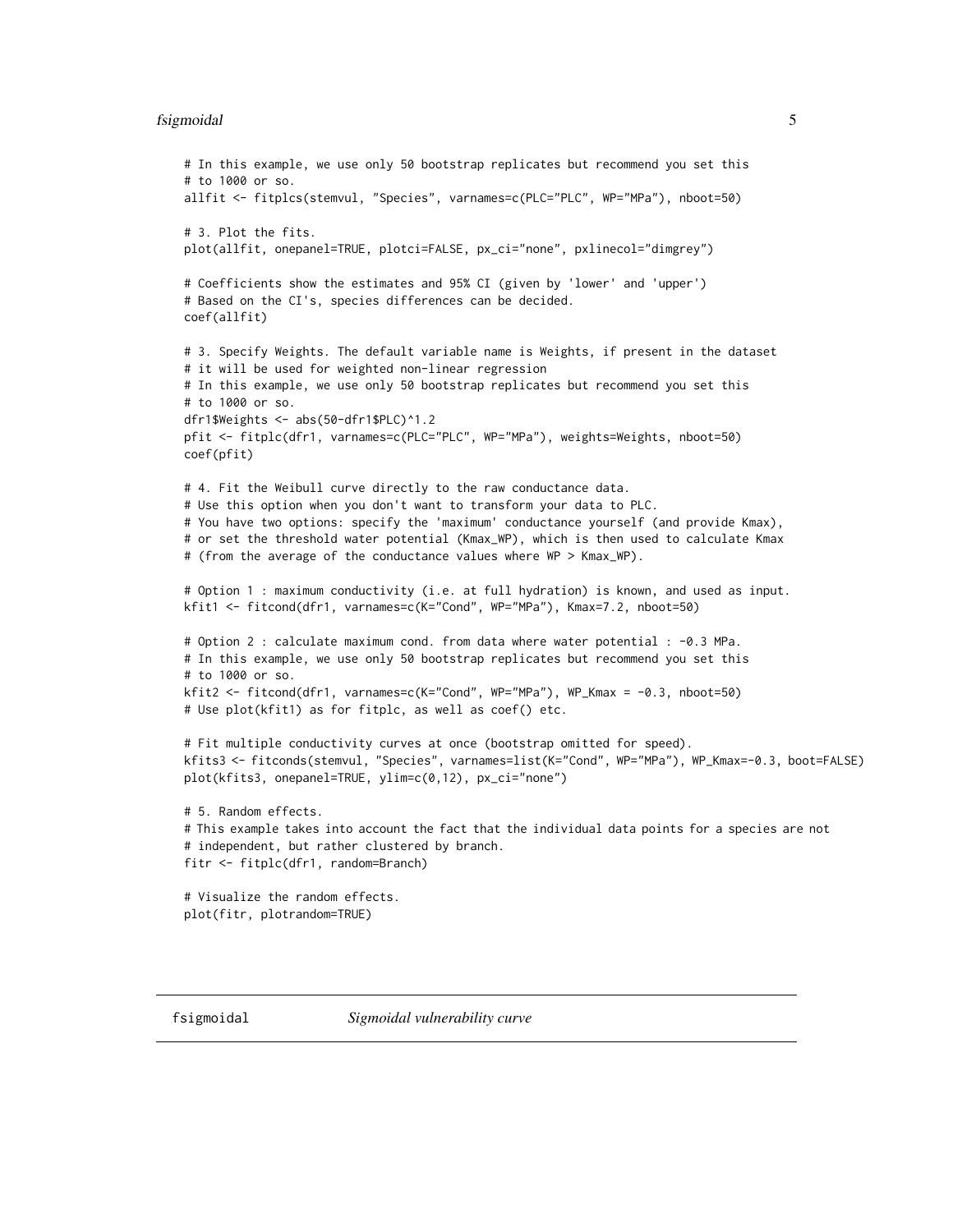#### <span id="page-5-0"></span>**Description**

A sigmoidal-exponential function, which describes the relative conductivity as a function of the plant water potential. The relative conductivity is scaled to be 1 when water potential is zero. This function was used by Pammenter and vander Willigen (1998), but note that this implementation gives the relative conductivity, not the PLC (but relK =  $1$  - PLC). The slope of relK versus P at the inflection point can be calculated from the shape parameter (a) as slope  $= -a/4$ .

#### Usage

fsigmoidal(P, PX, a,  $X = 50$ )

#### Arguments

|    | Water potential (positive-valued MPa)                                            |
|----|----------------------------------------------------------------------------------|
| PХ | Water potential at X loss of conductivity (positive valued).                     |
| a  | Shape parameter, related to the slope at the inflection point (see Description). |
|    | If 50, PX is the $P50$ .                                                         |

#### References

Pammenter, N.W., Willigen, C.V. der, 1998. A mathematical and statistical analysis of the curves illustrating vulnerability of xylem to cavitation. Tree Physiol 18, 589-593. doi:10.1093/treephys/18.8- 9.589

#### Examples

```
curve(fsigmoidal(x, PX=-2, a=5), from=0, to=-5)
curve(fsigmoidal(x, PX=-2, a=2), add=TRUE)
# Comparison to Weibull
curve(fweibull(x, PX=3, SX=40), from=0, to=6)
```
curve(fsigmoidal(x, PX=3, a=4\*(40/100)), add=TRUE, col="red")

fweibull *Weibull vulnerability curve*

#### Description

The Weibull function, as re-parameterized by Ogle et al. (2009), which describes the relative conductivity as a function of the plant water potential. The relative conductivity (relK) is scaled to be 1 when water potential is zero. The slope of relK versus P at the inflection point can be calculated from the shape parameter  $(SX)$  as slope =  $-SX/100$ .

#### Usage

fweibull(P, SX, PX,  $X = 50$ )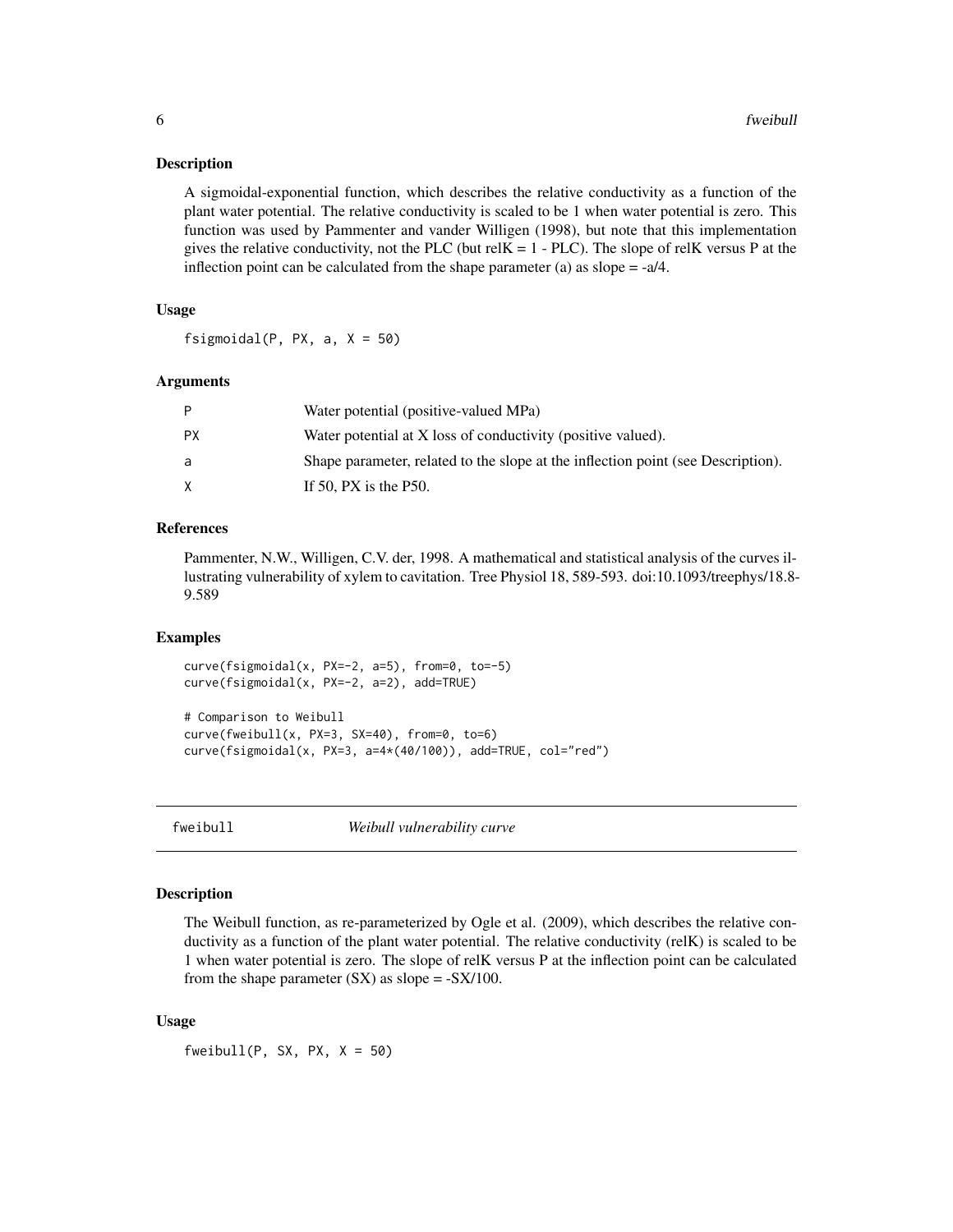#### <span id="page-6-0"></span> $\text{getPx}$  7

#### Arguments

|     | Water potential (positive-valued MPa)      |
|-----|--------------------------------------------|
| SX. | Shape parameter                            |
| PX. | Water potential at X loss of conductivity. |
| X   | If 50, PX is the $P50$ .                   |

#### References

Ogle, K., Barber, J.J., Willson, C., Thompson, B., 2009. Hierarchical statistical modeling of xylem vulnerability to cavitation. New Phytologist 182, 541-554.

#### Examples

curve(fweibull(x, SX=30, PX=2), from=0, to=5)

<span id="page-6-1"></span>getPx *Extract Px from fitted objects*

#### Description

Extract esimates of Px from an object returned by [fitplc](#page-1-1), [fitplcs](#page-1-1), [fitcond](#page-1-2) or [fitconds](#page-1-1). This function allows extraction of estimates of P88 or other values when the fit estimated P50 (or other).

With the Weibull model, it appears to be more robust to set  $x=50$  when fitting the curve, and extracting other points with getPx.

See examples for use of this function. Note that the confidence interval is based on the bootstrap resampling performed by [fitplc](#page-1-1). If the bootstrap was not performed durinf the fit (i.e. boot=FALSE in fitplc or elsewhere), it only returns the fitted values, and not the confidence intervals.

#### Usage

```
getPx(object, x = 50, coverage = 0.95, rescale_Px = FALSE, ...)## Default S3 method:
getPx(object, x = 50, coverage = 0.95,
  rescale_Px = FALSE, ...)## S3 method for class 'manyplcfit'
getPx(object, ...)
```
#### Arguments

| object   | Object returned by any of the fitting functions (e.g. fitplc)                                                    |
|----------|------------------------------------------------------------------------------------------------------------------|
| x        | The x in Px, that is, if P50 should be returned, $x=50$ . Can be a vector, to return<br>multiple points at once. |
| coverage | The desired coverage of the confidence interval (0.95 is the default).                                           |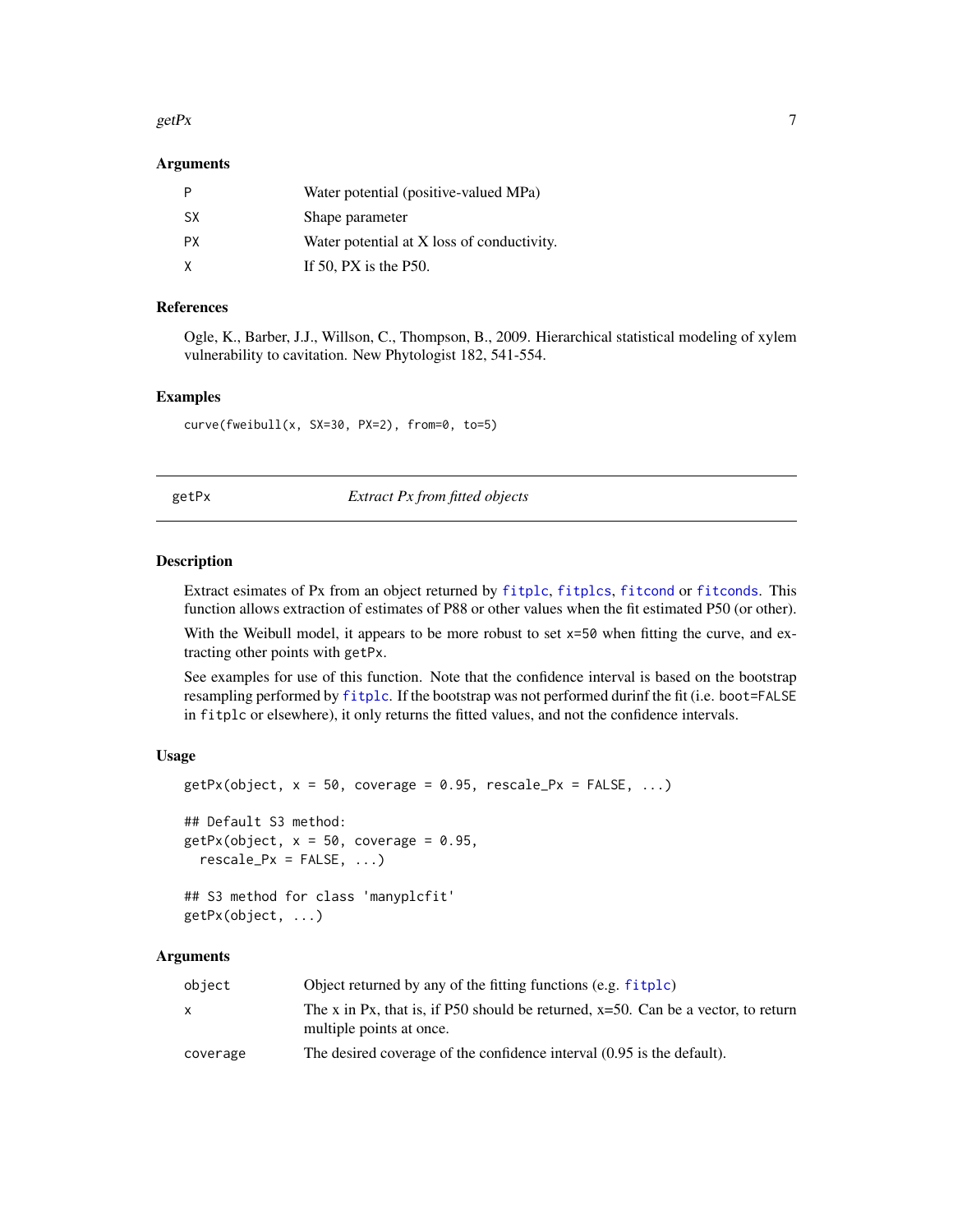<span id="page-7-0"></span>

| rescale_Px | Logical (default FALSE). If TRUE, rescales calculation of Px for the sigmoidal |
|------------|--------------------------------------------------------------------------------|
|            | model, by finding water potential relative to K at zero water potential (which |
|            | for the sigmoidal model, is not equal to Kmax). If you fitted fit cond with    |
|            | rescale_Px = TRUE, make sure to set TRUE here as well to be consistent (it is  |
|            | not assumed from the fitted model, yet).                                       |
| $\cdots$   | Further arguments passed to methods (none yet).                                |

#### Details

Note that this function does not return a standard error, because the bootstrap confidence interval will be rarely symmetrical. If you like, you can calculate it as the mean of the half CI width (and note it as an 'approximate standard error'). A better approach is to only report the CI and not the SE.

Sometimes the upper CI cannot be calculated and will be reported as NA. This indicates that the upper confidence bound is outside the range of the data, and can therefore not be reliably reported. It is especially common when x is large, say for P88.

#### Methods (by class)

- default: Calculate Px for a single fitted curve.
- manyplcfit: Calculate Px for many fitted curves.

#### Examples

```
# A fit
somefit <- fitplc(stemvul, x=50, model="sigmoid")
# Extract P12, P88
# Note NA for upper CI for P88; this is quite common
# and should be interpreted as falling outside the range of the data.
getPx(somefit, x=c(12,88))
# Extract P88 from multiple fitted curves
fits <- fitplcs(stemvul, "Species", boot=FALSE)
```

```
getPx(fits, 88)
```
<span id="page-7-1"></span>plot.plcfit *Plot a fitted vulnerability curve*

#### Description

Standard plots of fitted curves (objects returned by [fitplc](#page-1-1), [fitplcs](#page-1-1), [fitcond](#page-1-2) or [fitconds](#page-1-1)), with plenty of options for customization.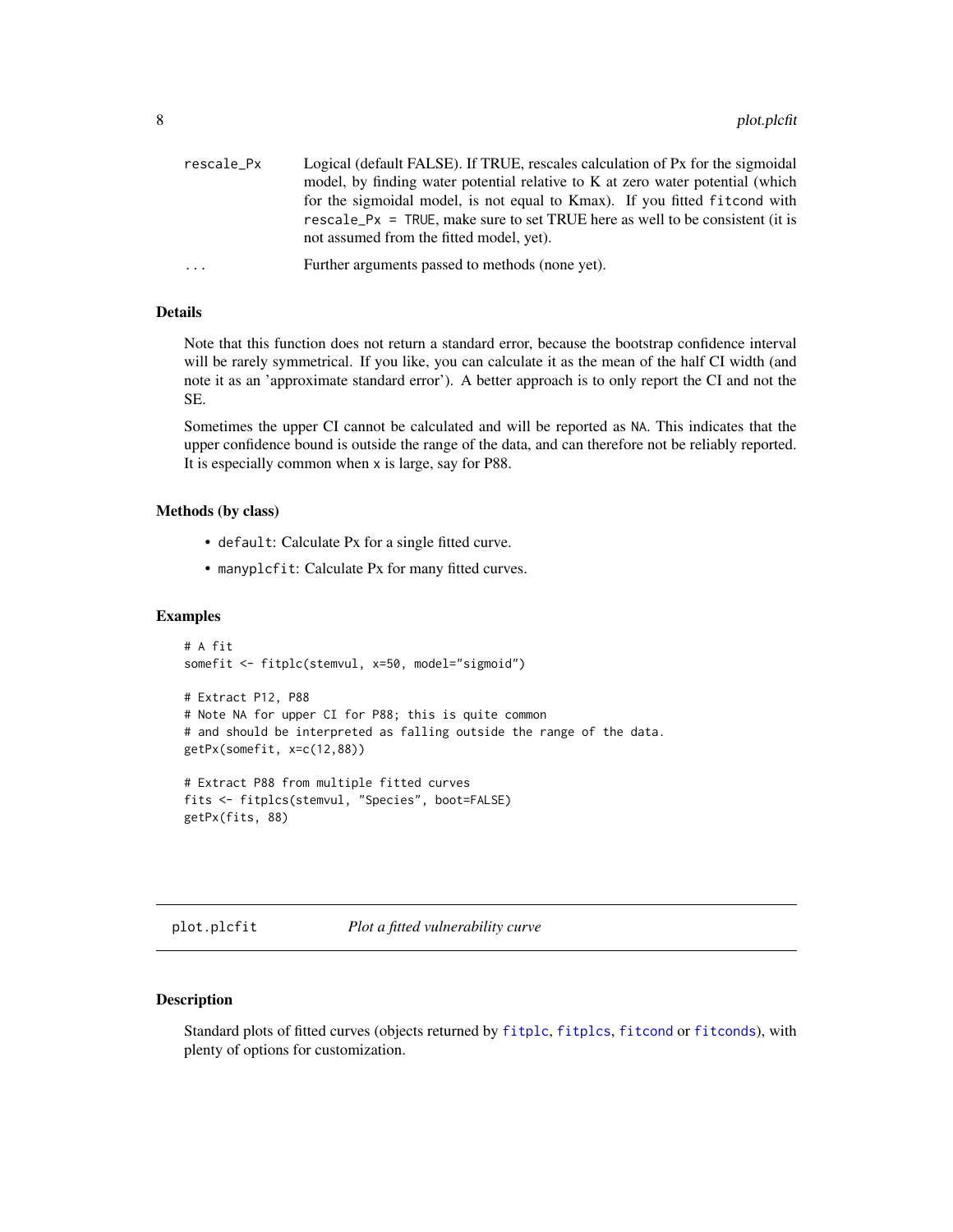#### <span id="page-8-0"></span>plot.plcfit 9

#### Usage

```
## S3 method for class 'plcfit'
plot(x, xlab = NULL, ylab = NULL, ylim = NULL,pch = 19, plotPx = TRUE, plotci = TRUE, plotdata = TRUE,
 plotfit = TRUE, add = FALSE, multiplier = NULL,
 px_ci = c("bootstrap", "parametric", "none"),
 px_ci_type = c("vertical", "horizontal"), px_ci_label = TRUE,
 plotrandom = FALSE, pointcol = "black", linecol = "black",
  linetype = 1, linelwd = 1, linecol2 = "blue", pxlinecol = "red",
 pxcex = 0.7, citype = c("polygon", "lines"),
 cicol = alpha("lightgrey", 0.8), what = c("relk", "PLC", "embol"),
  selines = NULL, xaxis = c("positive", "negative"), ...## S3 method for class 'manyplcfit'
plot(x, what = c("relk", "embol", "PLC"),
  onepanel = FALSE, linecol = NULL, pointcol = NULL, pch = 19,
  legend = TRUE, legendwhere = "topright", ...)
```
#### Arguments

| x           | A fitted curve returned by fitplc                                                                                                                                                                                                                                      |
|-------------|------------------------------------------------------------------------------------------------------------------------------------------------------------------------------------------------------------------------------------------------------------------------|
| xlab, ylab  | Optionally, X and Y axis labels (if not provided, a default is used).                                                                                                                                                                                                  |
| ylim        | Optionally, Y-axis limits.                                                                                                                                                                                                                                             |
| pch         | Optionally, the plotting symbol (default $= 19$ , filled circles)                                                                                                                                                                                                      |
| plotPx      | Logical (default TRUE), whether to plot a vertical line for the P50.                                                                                                                                                                                                   |
| plotci      | Logical (default TRUE), whether to plot the confidence interval (if computed<br>with bootci=TRUE).                                                                                                                                                                     |
| plotdata    | Logical (default TRUE), whether to add the data to the plot.                                                                                                                                                                                                           |
| plotfit     | Logical (default TRUE), whether to add the fitted curve to the plot.                                                                                                                                                                                                   |
| add         | Logical (default FALSE), whether to add the plot to a current device. This is<br>useful to overlay two plots or curves, for example.                                                                                                                                   |
| multiplier  | Multiply the scaled data (for plotting).                                                                                                                                                                                                                               |
| px_ci       | Option for the confidence interval around Px, either 'parametric' (confidence<br>interval computed with confint), 'bootstrap' (computed with non-parametric<br>bootstrap) or 'none' (no plotting of the confidence interval) (formerly argument<br>was called selines) |
| px_ci_type  | Either 'vertical' (default), or 'horizontal', to plot confidence limits for Px.                                                                                                                                                                                        |
| px_ci_label | Logical (default TRUE), whether to write a label next to the CI for Px.                                                                                                                                                                                                |
| plotrandom  | Logical. If TRUE (the default is FALSE), plots the predictions for the random<br>effects (only if random effects were included in the model fit).                                                                                                                      |
| pointcol    | The color(s) of the data points.                                                                                                                                                                                                                                       |
| linecol     | The color(s) of the fitted curve (or color of the random effects curves if plotran-<br>dom=TRUE).                                                                                                                                                                      |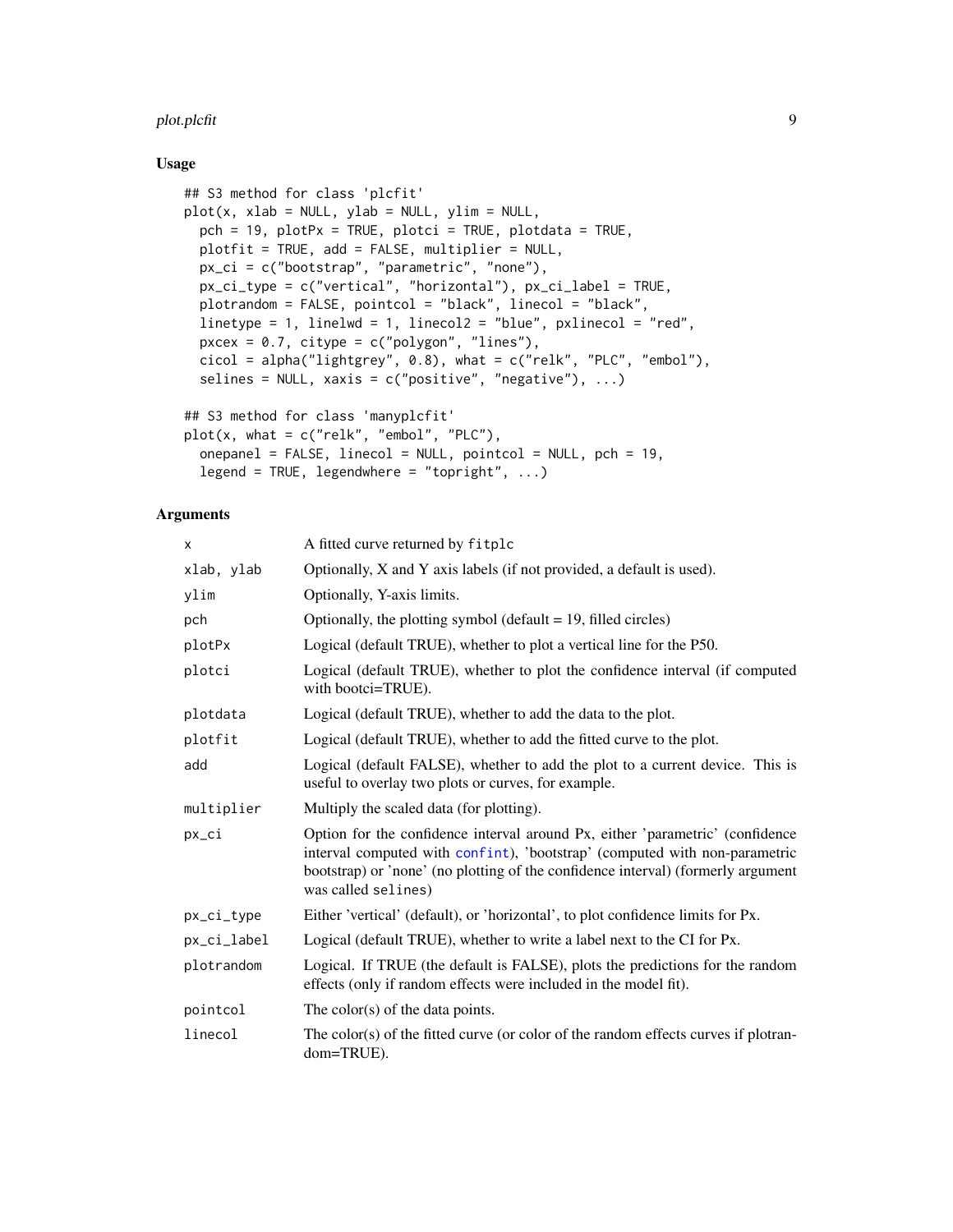<span id="page-9-0"></span>

| linetype    | Line type for fitted curve (see options for 1ty in par).                                                                                         |
|-------------|--------------------------------------------------------------------------------------------------------------------------------------------------|
| linelwd     | Width of the line (see options for 1wd in par).                                                                                                  |
| linecol2    | The color of the fixed effects curve (if plotrandom=TRUE; otherwise ignored).                                                                    |
| pxlinecol   | The color of the lines indicating Px and its confidence interval                                                                                 |
| pxcex       | Character size for the Px label above the Y-axis.                                                                                                |
| citype      | Either 'polygon' (default), or 'lines', specifying formatting of the confidence<br>interval in the plot.                                         |
| cicol       | The color of the confidence interval band (if plotted).                                                                                          |
| what        | Either 'relk' or 'PLC' (or synonym 'embol'); it will plot either relative conduc-<br>tivity or percent loss conductivity (percent embolism).     |
| selines     | Obsolete; use px_ci                                                                                                                              |
| xaxis       | Either 'positive' (default), so that water potential is plotted as positive values, or<br>'negative', plotting negative-valued water potentials. |
| $\cdots$    | Further parameters passed to plot, or points (when add=TRUE)                                                                                     |
| onepanel    | For plotting of many curve fits, plot all curves in one panel (TRUE) or in separate<br>panels (FALSE)                                            |
| legend      | (for fitconds and fitplcs only) Logical (default TRUE), whether to include a sim-<br>ple legend when plotting multiple fits                      |
| legendwhere | (for fitconds and fitplcs only) As in legend, specification of where to place<br>legend (e.g. 'bottomleft'; coordinates not accepted)            |

| stemvul |  |  |
|---------|--|--|
|         |  |  |

stemvul *An example vulnerability curve*

#### Description

Percent loss conductivity as a function of water potential for three species.

#### Format

Species One of dpap, egran, ssay

Branch Replicate branch, multiple branches were measured for each species

MPa Xylem water potential (MPa)

PLC Percent loss conductivity

Cond Raw, unscaled conductivity of branch segment (units)